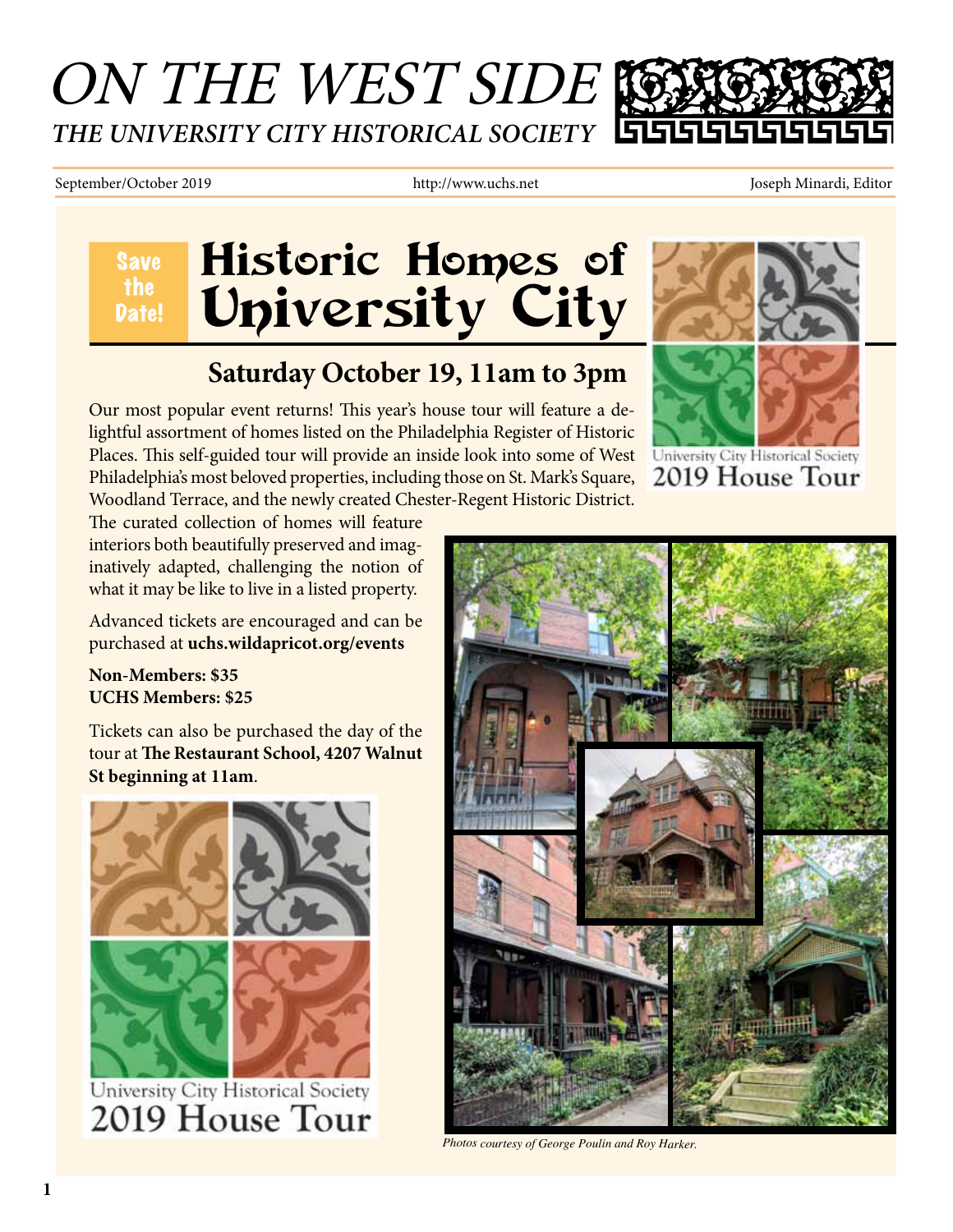## Ask the Experts

#### **Tile Troubles**

#### Q: **How can we clean the little white hexagonal tiles on our bathroom floor? We'd like to get the existing floor clean without replacing the tiles?**

A: The advantage, and disadvantage, of those old-fashioned tiles is that they are not glazed. This makes them non-slippery even when wet, but it also allows them to pick up stains. A good handsand-knees scrubbing with detergent and household bleach mixed in hot water will improve the color of the tiles.

Dirty or deteriorated grout between the little tiles contributes to a dingy appearance. The grout can be brightened by washing with muriatic acid (from the hardware store). Or, you may want to have the floor regrouted.

From *The Old-House Journal,* February 1981.

## Glossary of Paint Terms

For first-time painters, here is a glossary of the common terms used in describing paint.

**Alkyd:** A synthetic resin modified with oil that gives good adhesion, gloss and color retention. Most "oil-based" paints today are based on alkyd resins rather than the traditional linseed oil. Alkyd paints are also called "oil-alkyd."

**Binder:** A film-loving ingredient in paint (usually a resin) that binds the pigment particles together.

**Enamel:** Basically a varnish to which pigment has been added. Makes a tough, durable easy-to-clean paint. Enamel (gloss or semi-gloss) is often used on trim.

**Latex:** A suspension of a synthetic resin (e.g. polyvinyl acetate, styrene-butadiene, or acrylics) in water to form the basis for a waterthinned paint.

**Oil Paint:** The traditional formulation consisted of pigment suspended in linseed oil, a drier, and mineral spirits or other type of thinner. Term is now applied to alkyd paints.

**Pigment:** Paint ingredients (e.g., titanium dioxide) used to impart color and hiding power.

**Primer:** A specially formulated paint that helps bind the top coat to the surface being painted. A primer has little weather resistance by itself and needs the protection of a finish coat.

**Resin:** A natural (linseed oil) or synthetic (alkyd, polyvinyl acetate) material that is the main ingredient of paint and which binds the ingredients together and provides adhesion to the surface being painted.

**Varnish:** A solution of resins in a drying oil. Varnish contains no pigment.

**Vehicle:** The liquid portion of a paint, composed mainly of solvents, resins and/or oils.

From *The Old-House Journal* February 1981,

# **Profiles in Architecture** Walter Smedley



Walter Smedley (1862-1939) was one of the founders of the Philadelphia T-Square Club, apprenticed with Balderston & Hutton upon graduating from the Franklin Institute Drawing School in 1881. He remained with Addison Hutton until 1890. His most lasting contribution to West Philadelphia was the development of the Wynnefield section and was a manager of the Wynnefield Avenue Improvement Company. Walter Smedley retired from architecture in 1932.

#### **Selected Relevant Commissions:**

- 1892: Stores and residences (4), Lancaster Avenue near 40th
- 1896: Fiery, Thomas P., residence, Wynnefield Avenue Roberts, George B., residences, 53rd and Wynnefield Ave. Sheltering Home for Colored People, 44th and Haverford
- 1897: Reiley, T.F., residence, 2246 N. 52nd Street Residences (4), east & west sides of 53rd, south of Wynnefield Residence, Overbrook Avenue, west side of Bryn Mawr Ave. West Philadelphia Title & Trust Co., 4000 Lancaster Ave.
- 1898: Residence, 2216 N. 51st Street
- 1899: Residence, 2217 N. 51st Street Residence, 2208 N. 51st Street
- 1900: White, Asa A., residence, 4028 Walnut Street
- 1901: Mehl, Alfred S., residence, 5235 Wynnefield Ave. Moss, Frank S., residence, 39th and Locust Residence, 3906 Spruce Street
- 1902: Residence, 5313 Wynnefield Avenue Residence, 51st and City Avenue Schaefer, Charles, residence, Wynnefield Avenue
- 1903: 5701 Wynnefield Avenue
- 1905: Residence, east side of 52nd, 240 feet south of City Avenue
- 1906: Residence, west side of Bryn Mawr Ave., south of Overbrook
- 1907: Smedley, Samuel and Walter, residence, 2226 N. 52nd St.
- 1909: Kinney, Charles C., residence, Wynnefield Residence, east side of 52nd, 200 feet north of Overbrook Ave. Residences (7), 5241-53 Gainor Road
- 1910: Residence, 2227 N. 51st Street
- 1912: Abbott's Alderney Dairies, dairy building, 31st and Ludlow Pearl, H.P., residence, Wynnefield Woolman, Ed. W., milk depot, 47th and Lancaster Avenue
- 1915: Abbott's Alderney Dairies, stable, 34th and Lancaster Ave. Gibson, W. Herbert, residence, 2258 N. 53rd Street Herdt, William M., garage, 2226 N. 52nd Street Women's Hospital of Philadelphia, 4015-35 Parrish Street

# SEE US AT THE DOLLAR STROLL

*September 12, 2019*

Stop by and say "hi" at our table at the Baltimore Avenue Dollar Stroll on **Thursday, September 12th from 5:30 to 8pm**. UCHS will offer a wide variety of items for sale and we're there to discuss our preservation activities in the neighborhood and upcoming events. We will be at our usual spot outside of the Calvary United Methodist Church along **Baltimore Avenue at 48th Street**. We look forward to seeing you on September 12th!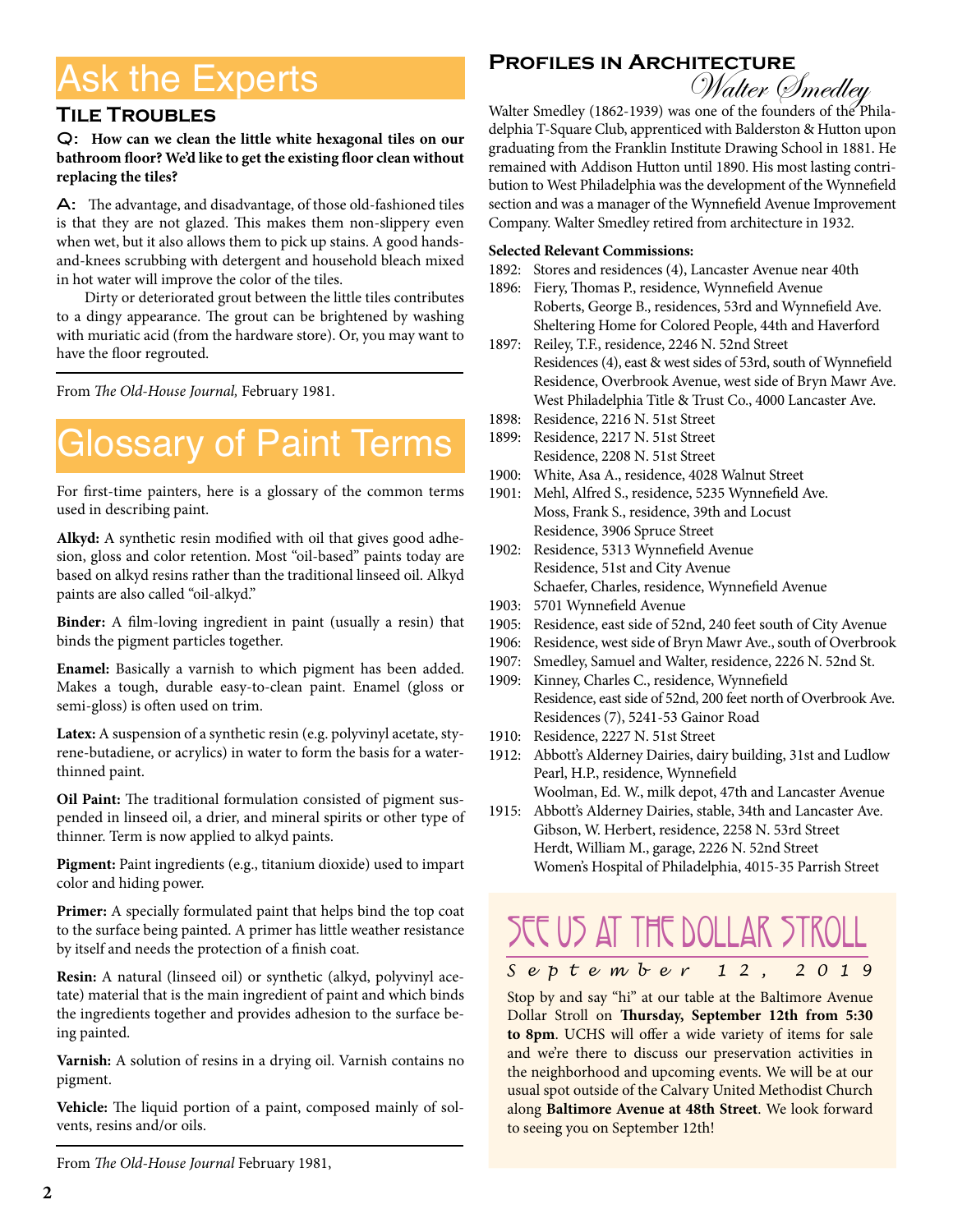### Membership Online Renewal

UCHS reminds our members that you are now invited to renew your memberships online at www.uchs.net by clicking the Renew button on our homepage.

Prior to and on your expiration date, you will receive an automatically generated renewal notice via email inviting you to renew online. Doing so will require you to create a password to log-in. This ensures that your information is kept safe and secure. If this is your first time logging in, you will need to create a password using your email address by clicking "the forgot password" button.

All members will still be given the option of renewing via USPS. To do so, look for your renewal form and envelope with your issue of the newsletter.

If you have any questions about this process, or have difficulty renewing online, please reach out to us at *info@uchs.net* and we will be happy to assist you.

Additionally, as of September 1st, our membership rates are now available in the following tiers:

**Student/Senior: \$20 Individual: \$25 Household: \$35 Friend: \$75 (free tote bag) Patron: \$125 (free tote bag and 2 complimentary tickets to UCHS tours) Business: \$250 (advertising in On the West Side)**

UCHS thanks you for your support!

### Recommended Reading: Do It Better!

*We know that UCHS members love to read about our neighborhood's rich history, and when a good book comes along, we'll make a recommendation for addition to your library*.

Sister Constance Touey and Sister Jeannette Lucey of St. Francis de Sales Church (4625 Springfield Avenue), are two tenacious nuns who wrapped their arms around children who suffered unspeakable losses and launched them on a path to success. Not just a few children, but countless students from around the world who arrived at their little Catholic School. Fiercely devoted to their students, they have written a moving and evocative book that chronicles the students' triumphs over adversity. *Do It Better!* offers hope and optimism amidst today's divisive conversations about immigrants and refugees.

This 160 page book was published in 2018 and is available at the Penn Bookstore on 36th and Walnut Streets and can be purchased on Amazon.com.

We at the UCHS are proud to have as valuable an asset to the neighborhood as the staff and faculty of the Church of St. Francis de Sales. The historic Byzantine Revival-style church is a local landmark located at 47th Street and Springfield Avenue.

### Church of the Good Shepherd Update

The University City Historical Society has offered our support for the zoning application for Church of the Good Shepherd (316 S. 46th Street). The developers, Hightop Development and Real Estate, originally intended to demolish the circa 1930 church and replace it with a 36-unit apartment building. After consulting with the Preservation Alliance and University City Historical Society, the plan was changed to converting the church building into 20 studio and one-bedroom apartments and a new addition that would include 12 apartments. Development in the immediate area has been on the rise lately, leaving many of the neighbors concerned about the usual fears associated with high-density residential buildings.

One of those fears was parking, which Hightop representative, David Landskroner, tried to assuage at a June 4th meeting between developers and neighbors conducted by the Garden Court Community Association (GCCA). Landskroner stated that few of the new tenants would be car owners. UCHS President, George Poulin, was in attendance at the standing-room-only meeting, and urged local residents not to scrap the proposal to save the church building because of parking. "The moment you prioritize parking over quality-oflife issues, I think that's a dangerous mistake," said Poulin. The UCHS was instrumental in convincing the owner to pursue a preservation-oriented solution rather than one which would have demolished the building.

The Church of the Good Shepherd has seen a dwindling congregation, a common concern in the city of late. The church's pastor cited conflicts with neighbors in the recent past.

A slight majority of attendants at the GCCA meeting were in support of the project, although the vote was non-binding. The issue will go before the Zoning Board of Adjustment at a future date.

More info can be found at: **www.gardencourtca.org**





*Left, drawing showing new building situated on church courtyard. Right, rendering showing apartment building facing 46th Street. Courtesy of ISA Architects.*

## Donate to GBT Church

You can donate to the restoration of the **Greater Bible Way Temple** at 52nd and Warren Streets which was engulfed in flames on August 28th. The historic church was nearly burned to the ground except for the church's outer walls of stone. The 1904 church also served as a homeless shelter. A **GoFundMe** page has been set up for donations. Please follow the link below:

*https://www.gofundme.com/f/restoration-of-gbt-52nd-street*